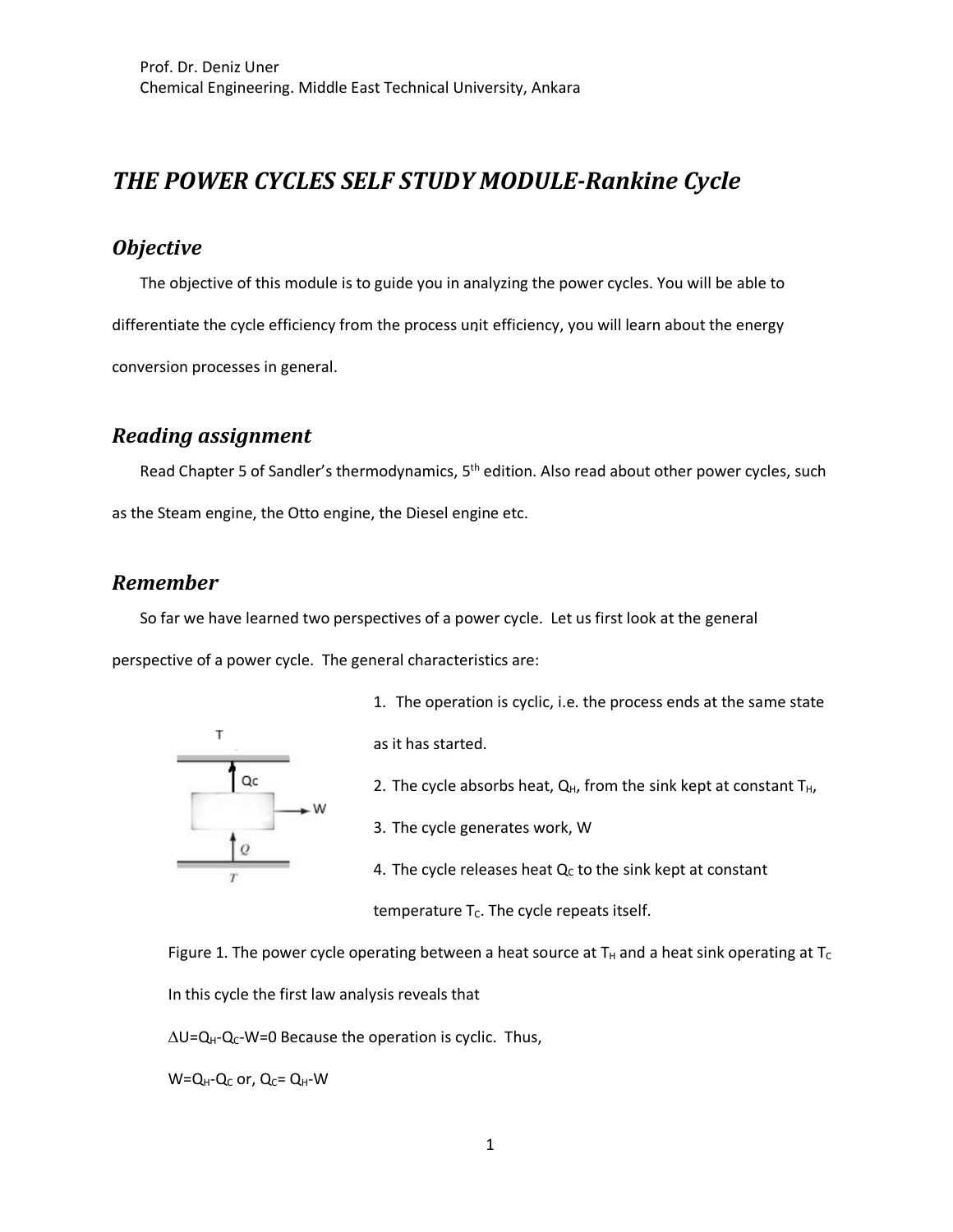$$
\Delta S = 0 = \frac{Q_H}{T_H} - \frac{Q_C}{T_C} + S_{generated}
$$
 (Self Test: Why is  $\Delta S = 0$ ?)

Substituting  $Q_C$  in terms of  $Q_H$  and W in the entropy balance yields

$$
0 = \frac{Q_H}{T_H} - \frac{Q_H - W}{T_C} + S_{generated}
$$

If the cycle is reversible, i.e., S<sub>gen</sub>=0, we obtain a relationship between the amount of work that we can obtain from this cycle in terms of the amount of the heat input and the difference between the source and the sink temperatures:

$$
\eta = \frac{W_H}{Q_H} = \frac{T_H - T_C}{T_H}
$$

Note that the sign convention of this derivation is different from the derivation in Sandler. Sandler takes all the energy flows as positive, while we chose to introduce the signs of the outgoing energy components as negative, hence the negative sign in front of the W/Q term in the efficiency definition is no longer needed.

This general characteristics of a power cycle is reflected in the hypothetical Carnot cycle, shown below: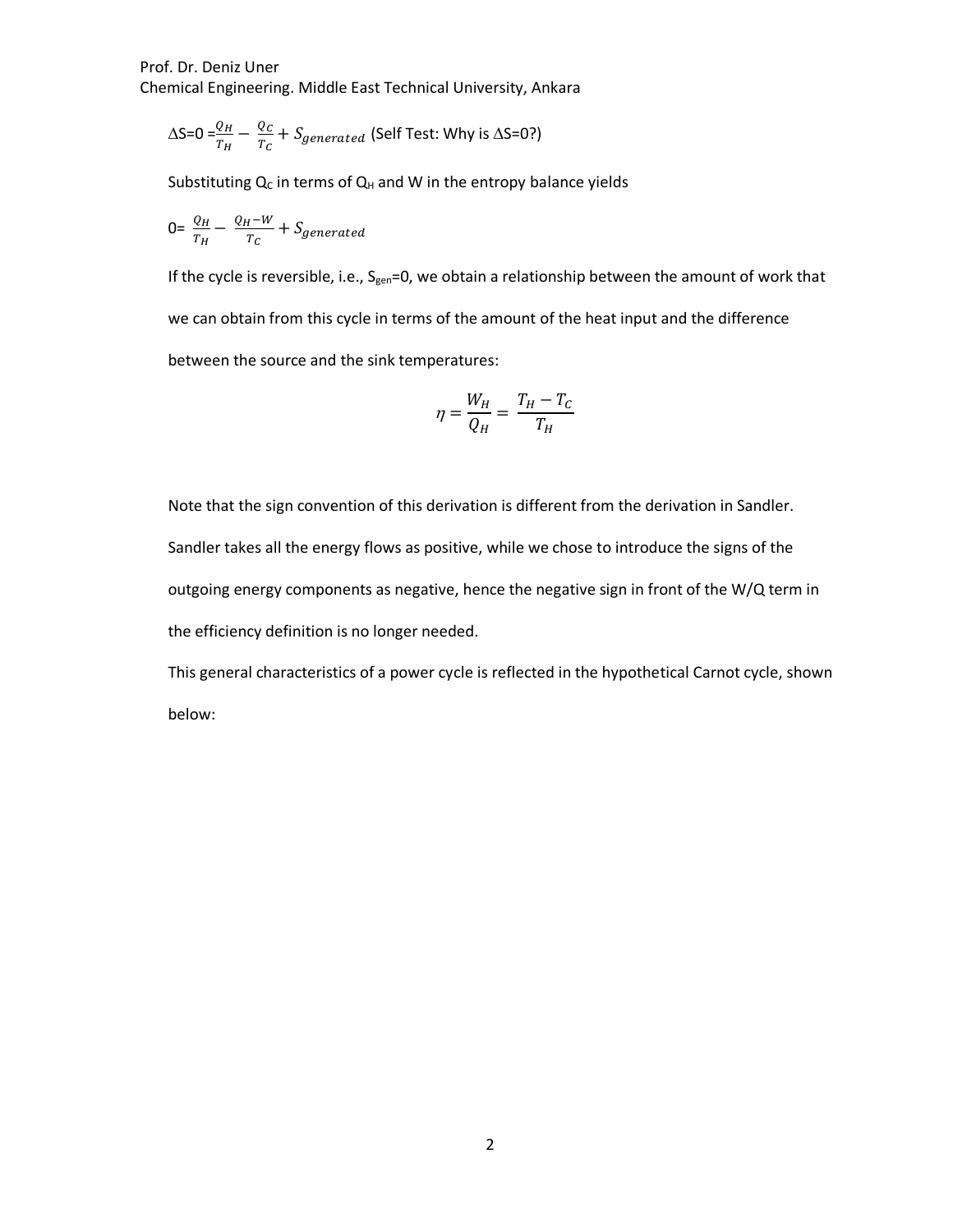

Figure 2. Sandler Figure 4.3-2 The Carnot Cycle and the heat and work interactions shown on a PV and TS diagrams.

### *The Rankine Cycle, a.k.a. the steam engine*

The general perspectives of the power cycle will prevail through all of the power cycles. We will have a high temperature source, a low temperature sink and while heat flows from hot to cold, we can convert some of it to work. Now let us remember the thermodynamic landscape, we have four different independent variables, as seen in the sketch on the right side, P,V, T,S. In the Carnot cycle we have navigated in the T, S domain of the processes. The Carnot cycle followed a route with constant T, constant S, constant T, constant S, in other words, TSTS sequence. Now we will analyze a PSPS cycle, the steam engine. There are different modifications of the steam engine. The ones currently used in thermal plants, including the Nuclear Power Generation plants, are based on the Rankine cycle. The Rankine Cycle has the following features: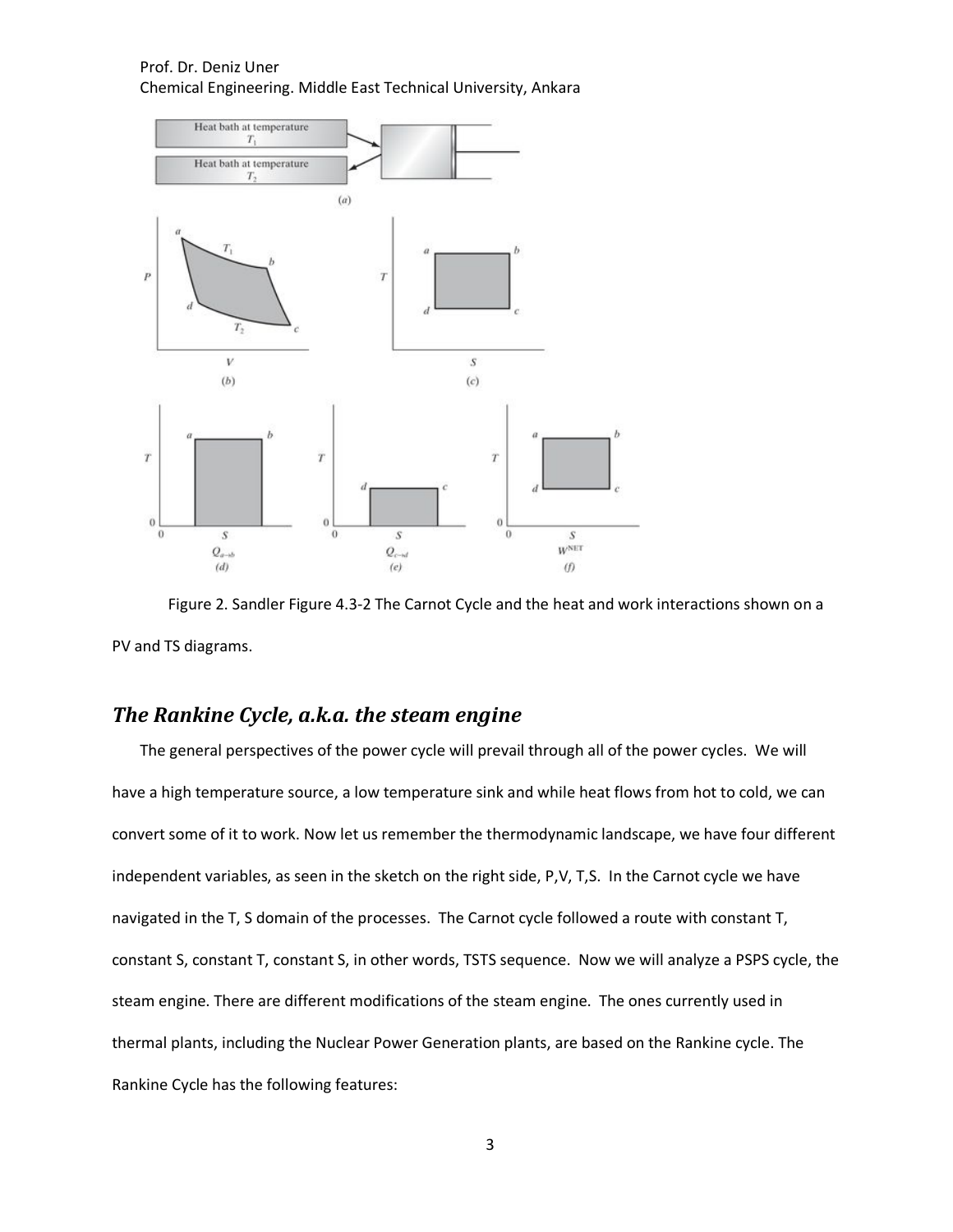- I. Reversible adiabatic, i.e. isentropic expansion, S
- II. Constant pressure condensation, P
- III. Reversible adiabatic, i.e. isentropic compression, S
- IV. Constant pressure evaporation, P



Figure 3. (this is FIGURE 5.2-1 in Sandler) flow chart of the Rankine power cycle

In the figure shown above the flow chart of a Rankine power cycle is summarized. Now we will analyze they cycle step by step. The figure below shows the Rankine power cycle on the TS diagram (now, does the coordinates make sense?). The figure on the left, labeled C has point 4 in the two phase domain, while figure on the right, labeled d has the same point on exactly the two phase dome.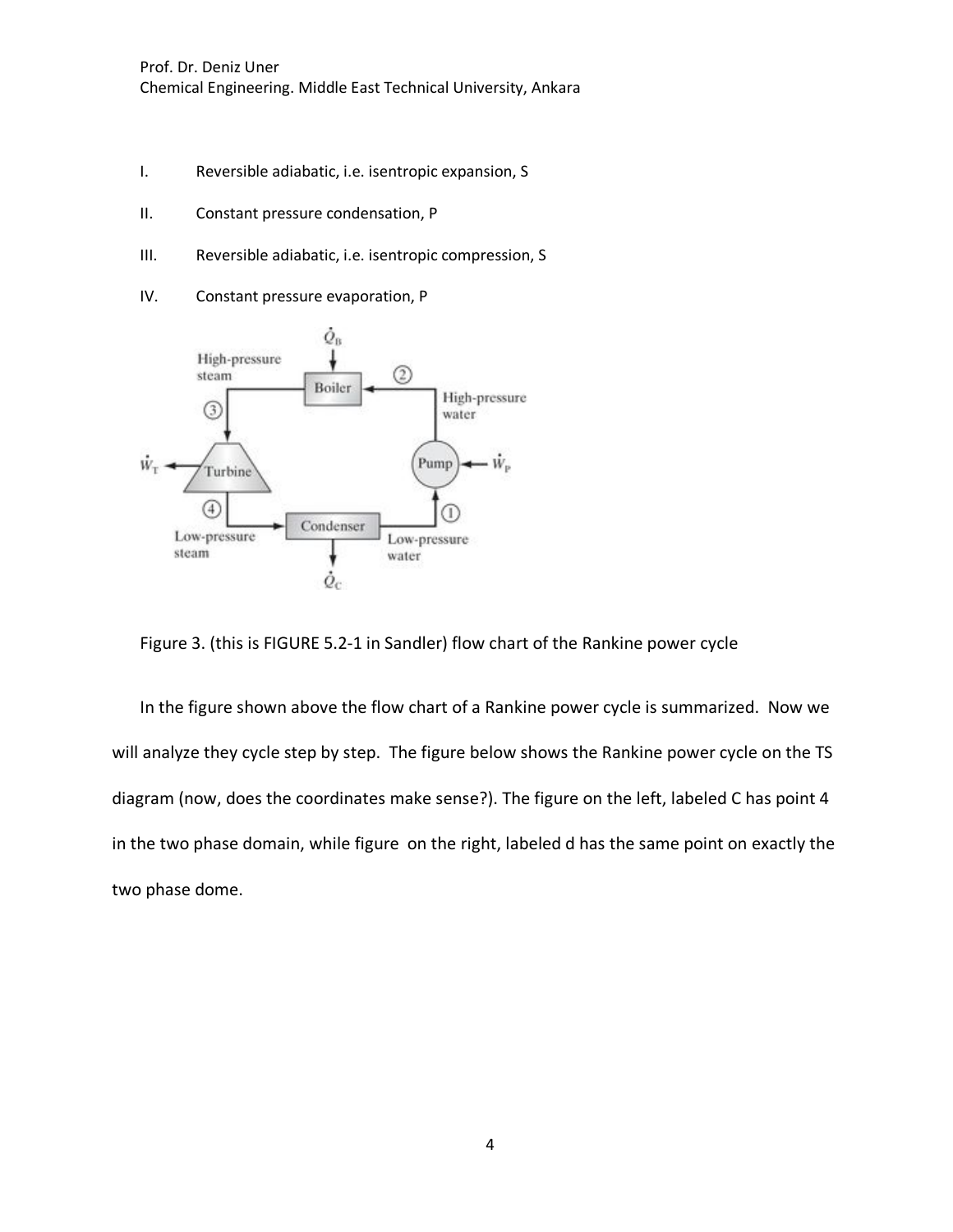

Figure 4. parts c and d of Figure 5.2.-2 in Sandler, rankine power cycle shown on TS diagram of steam. Points 1,2,3 and 4 are on one-to-one correspondence with those in Figure 1.



Figure 5. parts e, f and g of Figure 5.2.-2 in Sandler, continued. Rankine power cycle shown on TS diagram of steam, indicating the heat and work domains. Points 1,2,3 and 4 are on oneto-one correspondence with those in Figure 3.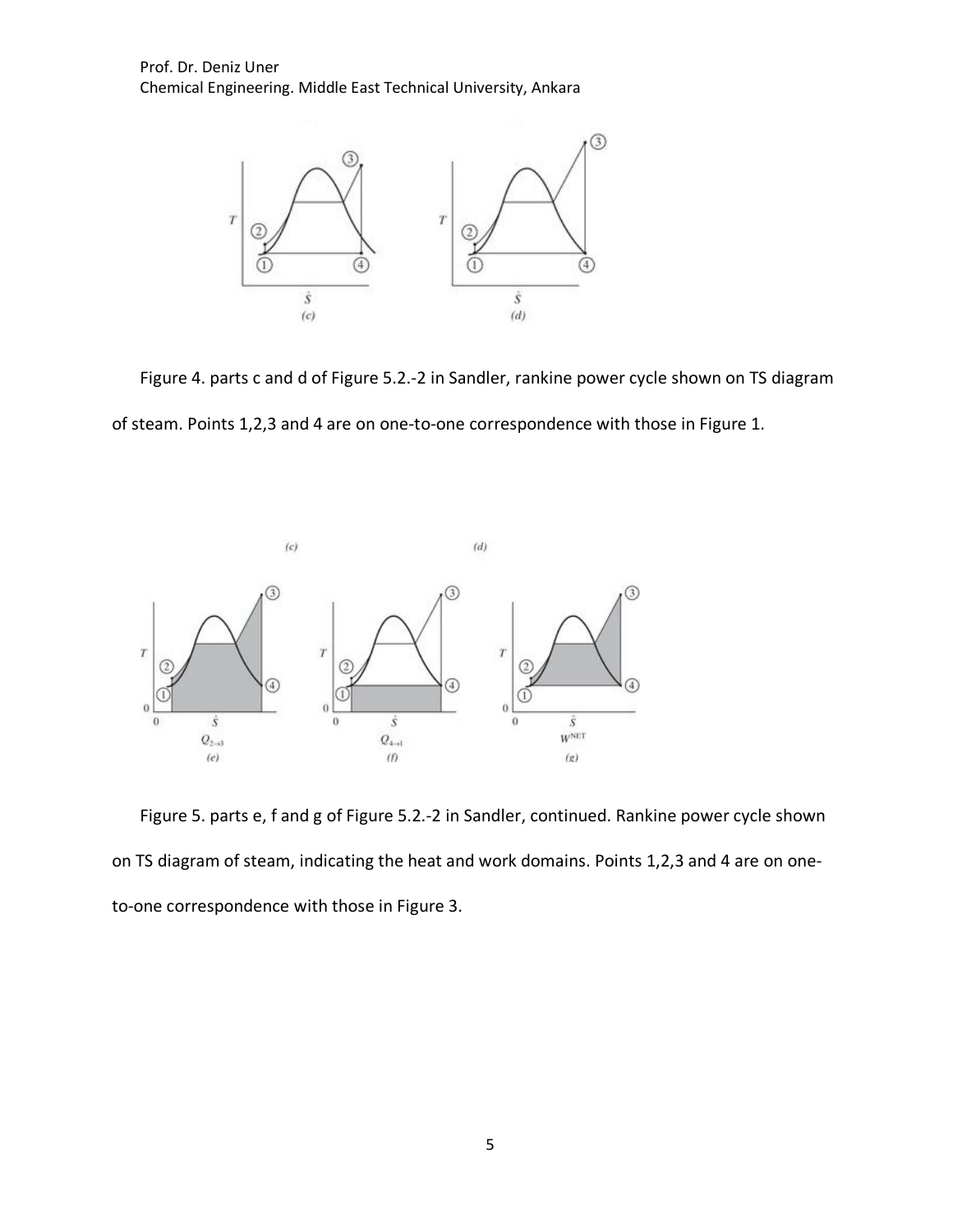Now we will design our own power cycle by selecting our own temperatures and pressures for this process. You are going to fill the table below, by reading from the TS diagram or by reading from the steam tables for the relevant information.

First the balance equations about the process units. Each of the process units is considered as an open system operating at steady state. The mass flow rate of the cycle fluid, water in this case, is constant throughout the cycle, due to the steady state conditions. We will desgnate that as  $\dot{m}$  from this point onwards.

I. System is selected around the pump, i.e. between points 1 and 2. The pump operates adiabatically and reversibly (Self test: Why do we make such approximations?).The energy balance around this system simplifies to

$$
0 = \dot{m} \big( \hat{H}_{in} - \hat{H}_{out} \big) + \dot{W}_{shaff}
$$

Or,

$$
\dot{W}_{pump} = \dot{m}(\hat{H}_2 - \hat{H}_1)
$$

II. System is selected around the boiler

$$
0 = \dot{m} \big( \hat{H}_{in} - \hat{H}_{out} \big) + \dot{Q}_{boiler}
$$

Or,

$$
\dot{Q}_{boiler} = \dot{m} \big( \hat{H}_3 - \hat{H}_2 \big)
$$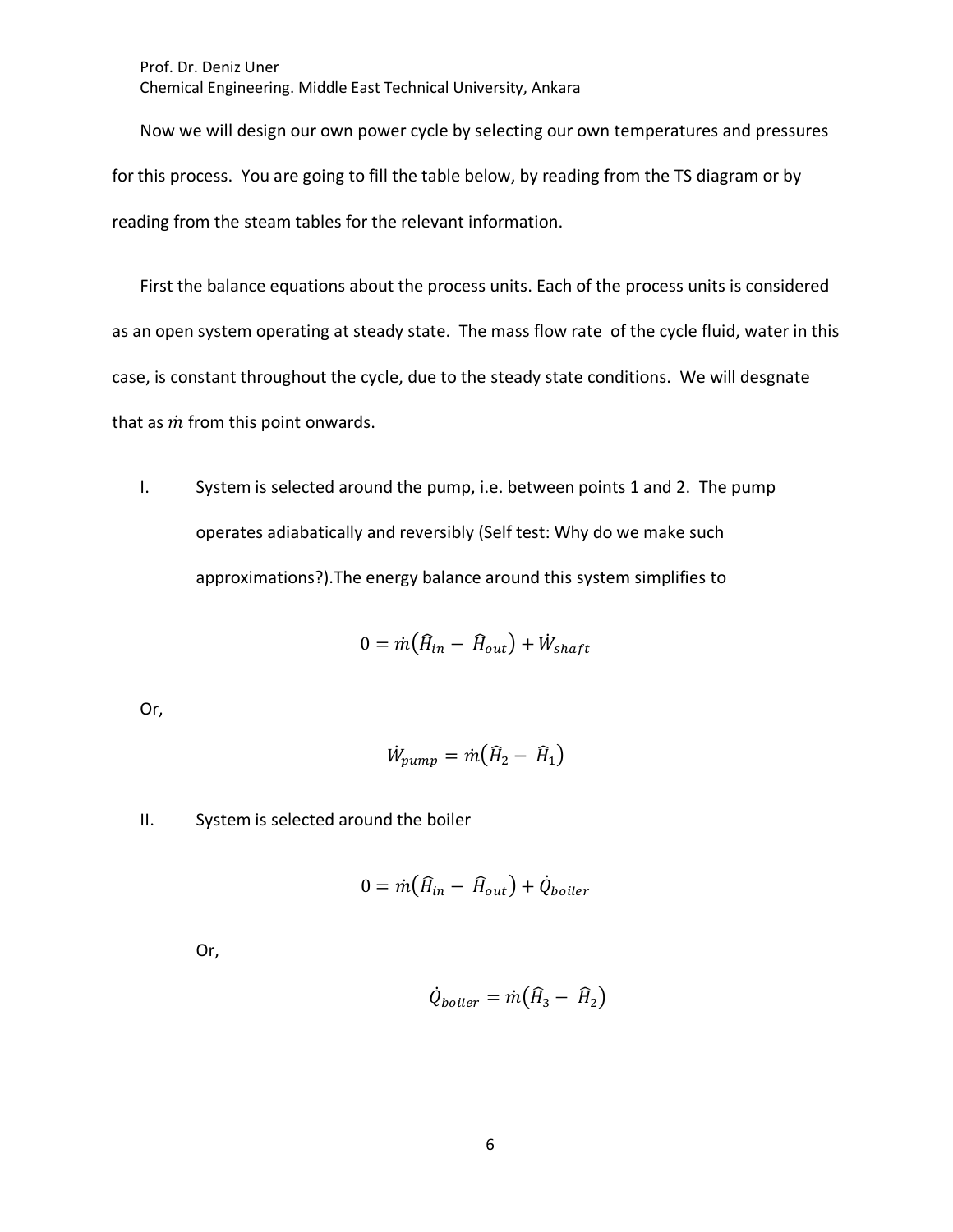III. System is selected around the turbine, i.e. between points 3 and 4. The turbine

operates adiabatically and reversibly (Self test: Why do we make such

approximations?)

$$
0 = \dot{m} \big( \hat{H}_{in} - \hat{H}_{out} \big) + \dot{W}_{shaft}
$$

Or,

$$
\dot{W}_{turbine} = \dot{m} \big( \hat{H}_4 - \hat{H}_3 \big)
$$

IV. The system is selected around the condenser.

$$
0 = \dot{m} \big( \hat{H}_{in} - \hat{H}_{out} \big) + \dot{Q}_{boiler}
$$

Or,

$$
\dot{Q}_{condenser} = \dot{m} \big( \hat{H}_1 - \hat{H}_4 \big)
$$

In other words, if we can determine the states of water at the given process points of 1,2,3, and 4 we can determine the quantitative amounts of heat, net work and the efficiency of the cycle.

### *Design your Rankine Cycle*

During this exercise you will design your own Rankine cycle. You will select your boiler pressure, condenser pressure, boiler effluent temperature  $T_3$  and whether you wish to have a saturated steam or wet steam at the exit of your turbine. Your freedom has limitations which we will discuss during our online time. You can start working on your design!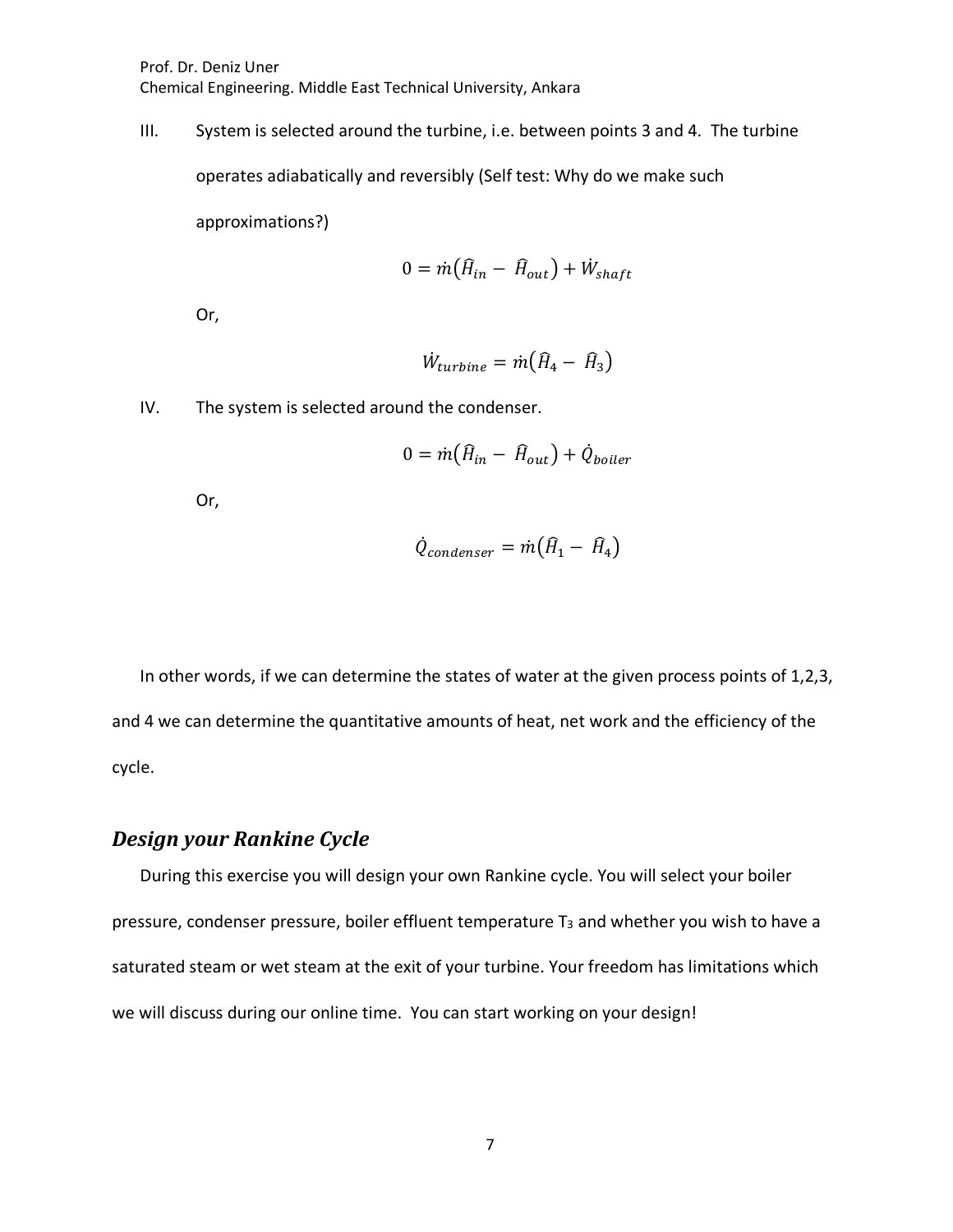Use the table below for your design process. Fill the table with the information you know or

and remember that for pure components you need only two state variables to know the state

of the matter.

| State | D | Ĥ | Α |
|-------|---|---|---|
|       |   |   |   |
| ำ     |   |   |   |
| З     |   |   |   |
| 4     |   |   |   |

Now fill this table with the information you collected and using the energy and entropy

balances.

| Process unit  | ΔН | W | ΔS |
|---------------|----|---|----|
| The Pump      |    |   |    |
| <b>Boiler</b> |    |   |    |
| Turbine       |    |   |    |
| Condenser     |    |   |    |
| Overall cycle |    |   |    |

After filling the table with the relevant information and performing the necessary

calculations, determine the cycle efficiency

 $\eta$ =-W<sub>net</sub>/Q<sub>H</sub>